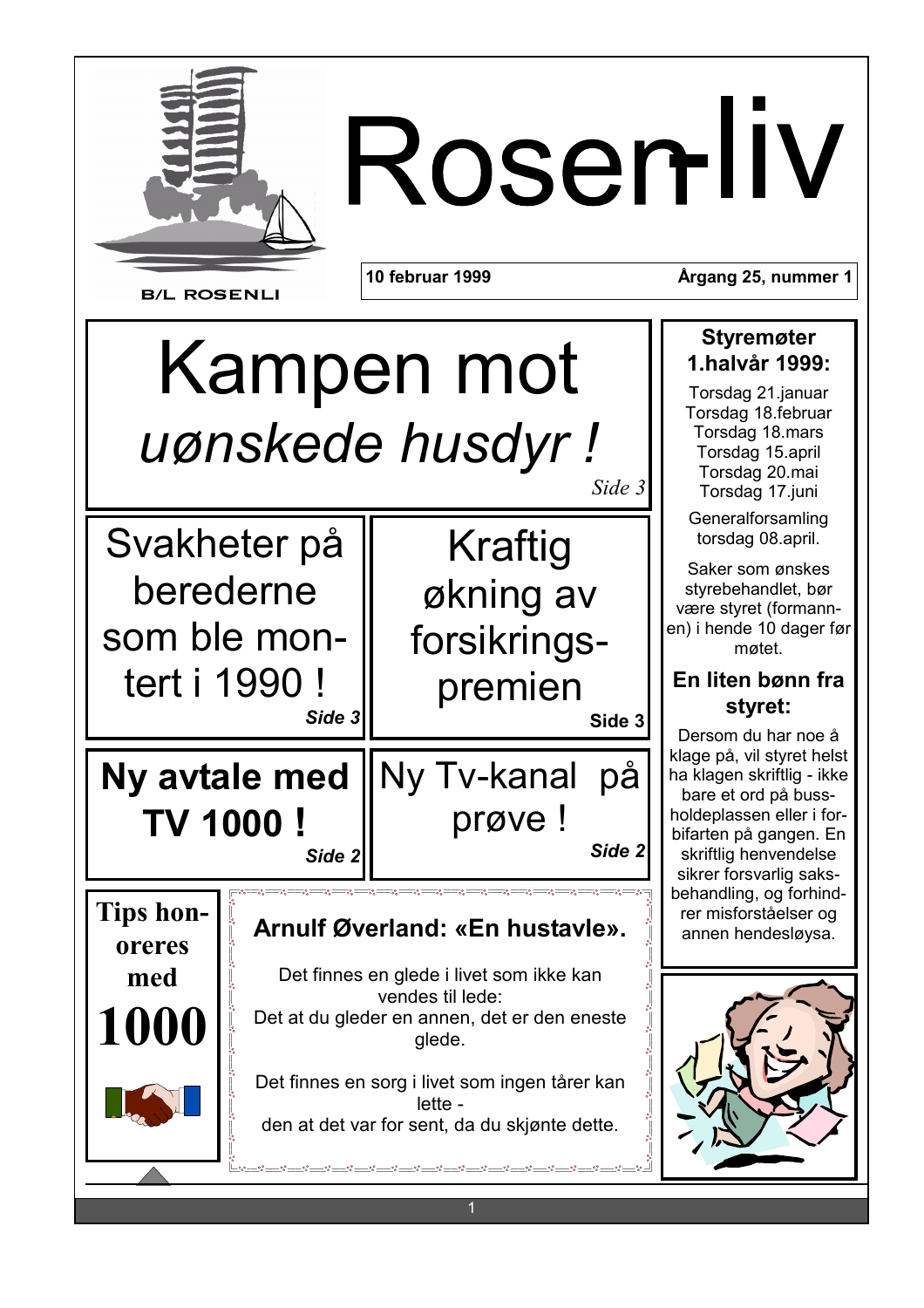Rosenliv

Den lille heisen i Rosenli 17, ferdig før tiden?

Chr. Nedland

Den lille heisen i Rosenli 17 skal etter planen være ferdigstilt 15.03.99. Arbeidet ser ut til å gå raskere enn antatt, og det kan være et berettiget håp om at den står ferdig opptil 14 dager tidligere. I alle fall - arbeidet går mot slutten, og til påske vil vi ha et nytt og moderne heisanlegg i funksjon i begge høyblokkene. Beboerne går med andre ord roligere tider i møte! Begge heisene vil gå i jule og nyt-

### Omsetning av leiligheter i Borettslaget.

I løpet av desember-januar er det omsatt 5 leiligheter i B/L Rosenli. 3 ett-roms i Digranesveien gikk for 370.000 - 400.000. En toroms i høyblokkene for 570.000, og en treroms i høvblokkene for 750.000.



# Ny Tv-kanal på prøve !

#### Arnt O. Flønes

Som sikkert flere har lagt merke til har vi fått en ny ty-kanal på prøve. Det er ADK-Teknikk A/S, vårt antennefirma som har sørget for det. De har nok en baktanke med det, men det er helt uforpliktende. Kanalen heter Tv6 og er en svensk stasjon, med svenske tekster. Den sender fra kl. 18 til kl. 24.00. På dagen er det TvShop og fra

kl.13.00 sendes populære Travel Channel. Etter midnatt Tine meierier Innlegg fra

### Ny avtale med TV 1000 !

Arnt O. Flønes

Borettslaget inngikk i desember ny avtale med TV 1000. Avtalen løper i 2 år, med automatisk fornvelse hvis ikke avtalen sies opp. Den eneste forpliktelse med avtalen er at



#### Arnt O. Flønes

I Digranesveien for et par uker siden ble nummerskiltene foran på to biler stiålet. Hvis det er noen som har sett noe mistenkelig osv nøl ikke med å kontakte politiet Og husk når du skal ut å kjøre, sjekk om skiltene er på bilen. Må vel begynne å ta skiltene med inn for kvelden, ja hele bilen!



borettslaget holder utstyret for å ta inn TV1000 og sende det ut på nettet. For dette mottar borettslaget 15% av inntektene TV 1000 har hos oss. For bestilling av TV 1000 ring 22 72 07 40 og opplys om at vi har filterløsning vedr. koding.

#### **Svensken**

To svensker sitter og prater på en benk, og den ene svensken spør den andre: - Hvilken dag er det i dag?

- Vet ikke, se i avisen.
- Å nei, så dum er jeg ikke. Den avisen er jo fra i går.



# **Containere**

Vi pleier å ha container stående i borettslaget jevnlig. Fra nyttår steg avgiftene så mye at prisen er økt med 50 % fra i fjor. Og i 1998 brukte vi containere for over 20.000.- I 1999 skal vi prøve å holde oss under dette beløpet. D.v.s. at vi må redusere på antall containere. Mye av det som blir kastet i containeren burde vært andre plasser. F.eks. brukte hvitevarer, forhandlerne som selger hvitevarer plikter å ta din

gamle i retur når du kjøper ny. Kaster du den gamle i containeren koster det deg/ oss kr.150.- Mange av de brukte møblene vil Fretex gledelig ta imot og papirkartonger og vanlig papir er det returordning for.

Av og til står det containere andre steder enn på den store p-plassen. F.eks. utenfor inngangene. Disse containerne er private, enkelte beboere, firma sine og ikke til benyttelse av den vanlige beboer.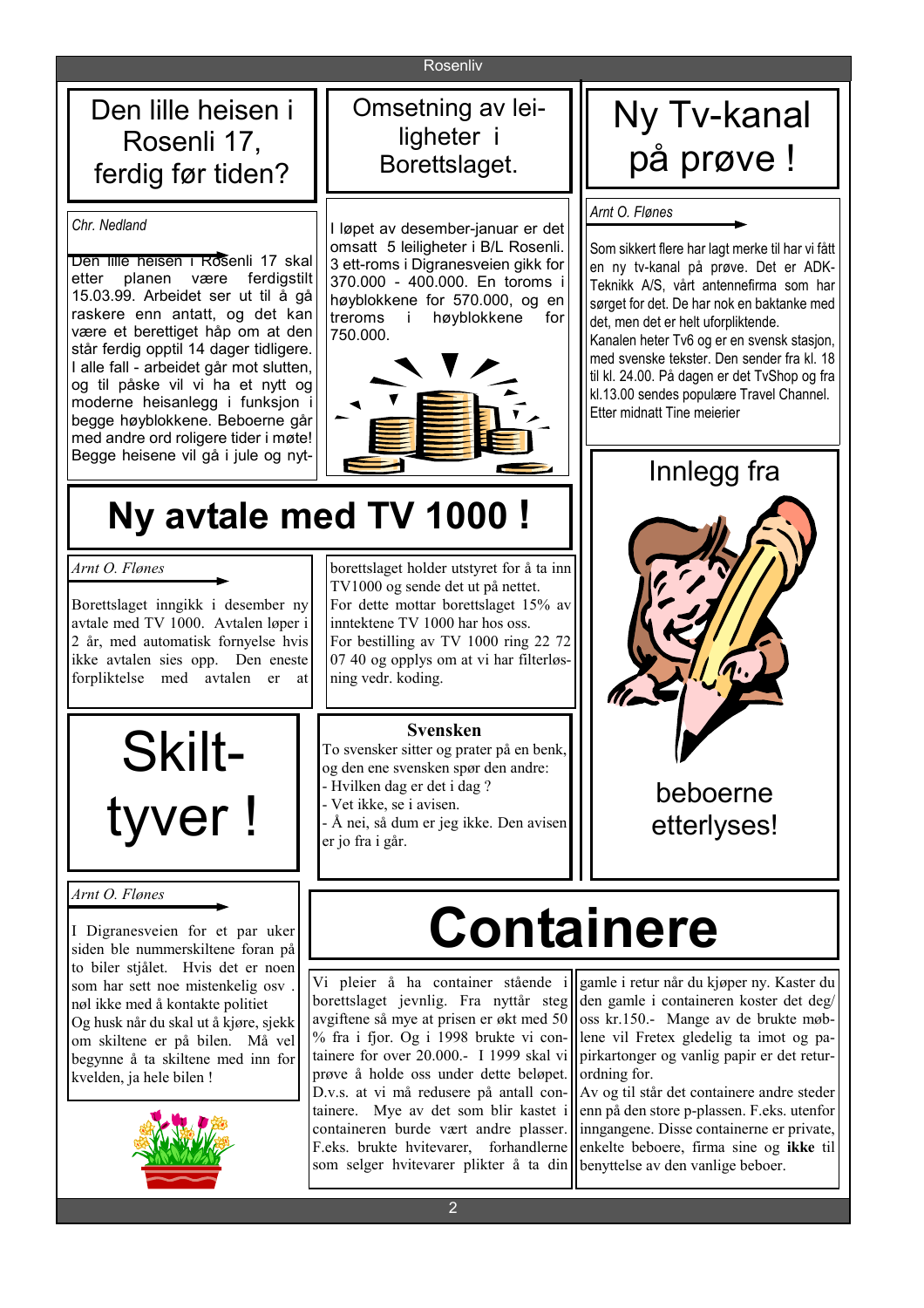#### **Rosenliv**

# Kampen mot uønskede husdyr i borettslaget!

Arnt O. Flønes

orsdag 28 januar, ble kakerlakkfellene samlet inn. Fellene ga negativt resultat. Dvs. det ble ikke funnet en eneste kakerlakk i noen av fellene. Dette betyr at

vi var raske nok på avtrekkeren, slik at kakerlakkene ikke fikk sjanse til å etablere seg i flere leiligheter. Men likevel kan det være

enkelte individ ute på vandring, og her er det åteboksene (de runde svarte boksene) kommer inn. Hvis det skulle komme en kakerlakk på besøk så vil den søke varme, mat og fuktighet, og under kjøkkenbenken ved berederen står åteboksen klar og venter. Med de tiltak som vi har satt i verk er det ganske sikkert at vi kan klare å utrydde dette uønskete husdyr.

forrige uke, uke nr.5, ble det foretatt 2 gangs behandling mot biller i Rosenli 15. Det ble funnet biller i 10 nye leiligheter, slik at det til nå er konstatert biller i 37 leiligheter, og det er funnet biller i samtlige etasjer. Men kun i 2 leiligheter ble det funnet levende biller. Og i disse vil det bli nødvendig med ytterligere sprøyting. I

løpet av mai måned vil det bli tatt stikkprøver i noen leiligheter i Rosenli

> i foretok en stikkprøve i Rosenli 17, i fjor høst og det ble ikke funnet biller i noen av de leilighetene, unntatt i en leilighet. Men i den var det til gjengjeld store mengder biller. Det er satt igang med ekstra tiltak i denne leilighet.

et er veldig viktig at det ikke er slike leiligheter som er rene «fristaten» for billene til giften har mistet sin effekt og de sprer seg over hele blokken på nytt.

Her må hver enkelt beboer være med å hjelpe til, renhold er viktig, likeså at det ikke står lagret matvarer over lang tid som billene liker. Kjøp inn i små mengder. Rydd skapene etter julen, kast julenøttene du ikke har spist til nå.

Likeså fiken, julekaker etc. Hvis alle er med i kampen mot våre uønskete gjester skal vi vinne.

### **Kraftig** økning av forsikringspremien

#### Arnt O. Flønes

Forsikringsselskapet vårt, Storebrand har varslet en økning på forsikringspremien med ca 50 %. (Dvs. at vi må ut med ca. kr. 50.000.- ekstra i premie i år) Dette begrunner de med at antall skader har økt drastisk de senere år, og det gjelder ikke bare i vårt borettslag, bildet er likt over hele landet. De siste 3 - 4 årene har det vært voldsomt med vannskader. 4 av disse skyldes berederne (se egen artikkel). Det har vært noen skader på røropplegget, hovedsakelig på avløpet. Ellers har det vært forskjellige årsaker: kobling som sprakk, pakning på kran ved toalett utett, vannlås under kjøkkenbenk hoppet av. lekkasie i akvarium. barns lek med vann på kjøkken. Felles for de fleste skadene er at det oppstår skade på parkett og laminatgulv. Og det medfører store kostnader i og med at hele gulvet må skiftes ut. «Før i tiden» når det var gulvbelegg på gulvene, var det sjelden at det måtte byttes p.g.a. en vannskade.

## Svakheter på berederne som ble montert i 1990!

#### Arnt O. Flønes

Etter at det har vært flere vannskader og lekkasjer på berederne de senere år ble det klart at noe ikke var som det skulle med berederne. For over et år siden sendte jeg et brev til TB og produsenten om dette, det var da gått ca 8 år siden de ble montert. Men desverre de var ikke særlig villig til å gjøre noe. De henviste til at garantitiden var på 5 år for beholderen, mens det på utstyret er 2 år. Produsenten tilbød seg å levere rimelige

kolber, hvis TB monterte de. Det er rundt kolben/pakning det lekker. Etter at jeg hadde sjekket samtlige beredere for å avdekke omfanget tok SBBL kontakt med TB på nytt og ba om en pris. Og det har vi nå fått :  $kr.985. - + mva.$  Vi har nå bedt om pris fra ytterligere et firma for å sjekke TBs sitt tilbud før vi sender det ut til beboerne. Det er ca. 30 beredere i Rosenli 17 og 35 beredere i Rosenli 15 som bør overhales. Det er ingen grunn til å

foreta noe som helst med de berederne som ikke har eller hatt antydning til lekkasje. Hver enkelt vil stå fritt til å velge om de aksepterer tilbudet fra TB eller vil gå til andre firma. Det vil bli sendt ut brev/informasjon om dette så snart prisen fra det andre firma foreligger, med bindende påmelding.